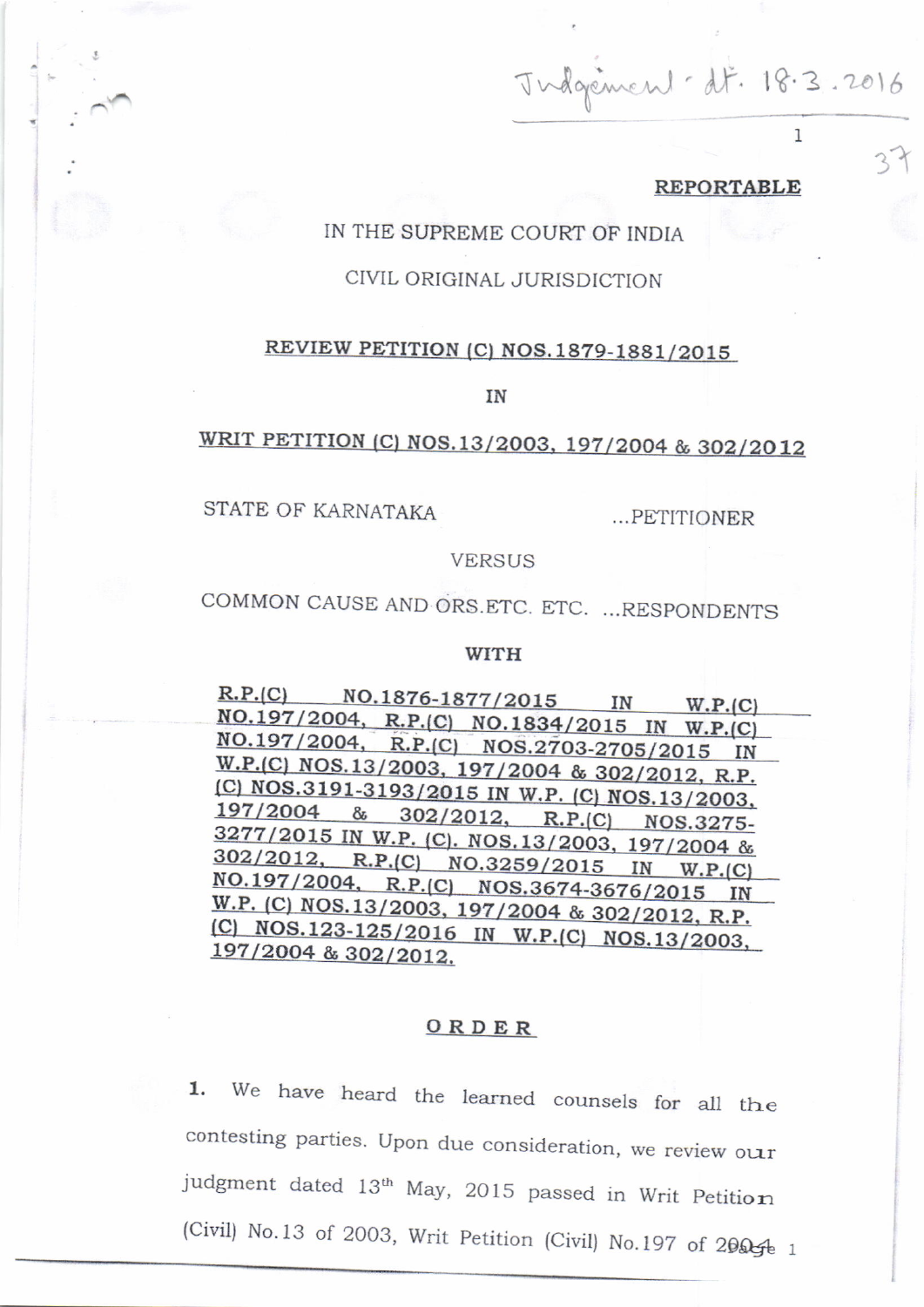and Writ Petition (Civil) No.302 of 2012 to the extent indicated below:

- (i) The exception carved out in paragraph 23 of the aforesaid judgment dated 13<sup>th</sup> May, <sup>20</sup>15 permitting the publication of the photographs of the President, Prime Minister and Chief Justice of the country, subject to the said authorities themselves deciding the question, is now extended to the Governors and the Chief Ministers of the States.
- (ii) In lieu of the photograph of the Prime Minister, the photograph of the Departmental (Cabinet) Minister/Minister In-charge of the concerned Ministry may be published, if so desired.
- (iii) In the States, similarly, the photograph of the Departmental (Cabinet) Minister/Minister In-charge in lieu of the photograph of the Chief Minister may be published, if so desired.
	- (iv) All other observations/ directions in the aforesaid judgment dated 13th May, 2015

 $\triangle$ 

2

i.

:<br>|<br>|<br>|<br>|<br>|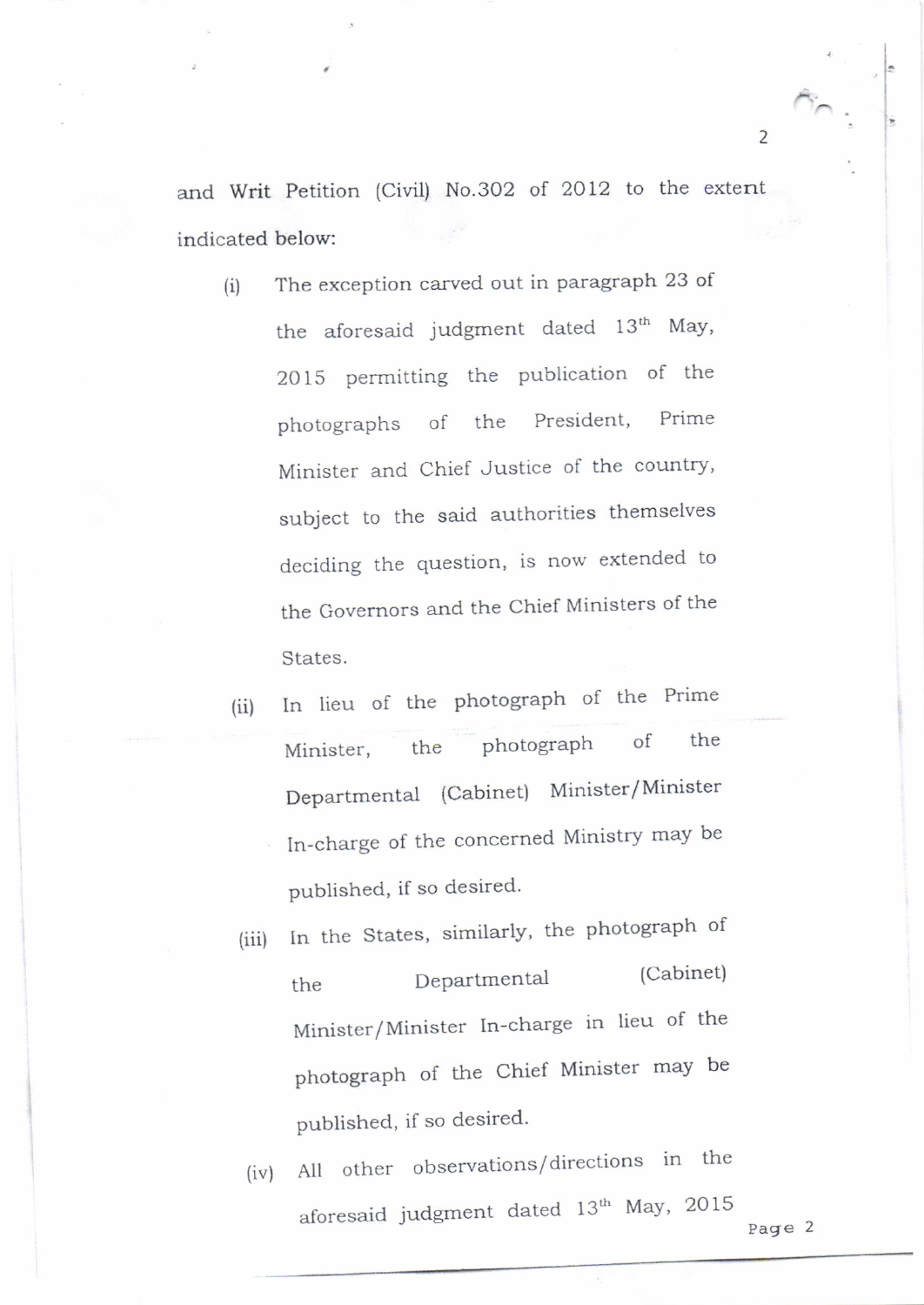shall continue to remain in force subject to the above modification.

2. The review petitions are disposed of in the above terms.

'Hd;";';;;;i"""""""'

'E\*d;;';";i;';;'&;;;

NEW DELHI; MARCH 18,2016.